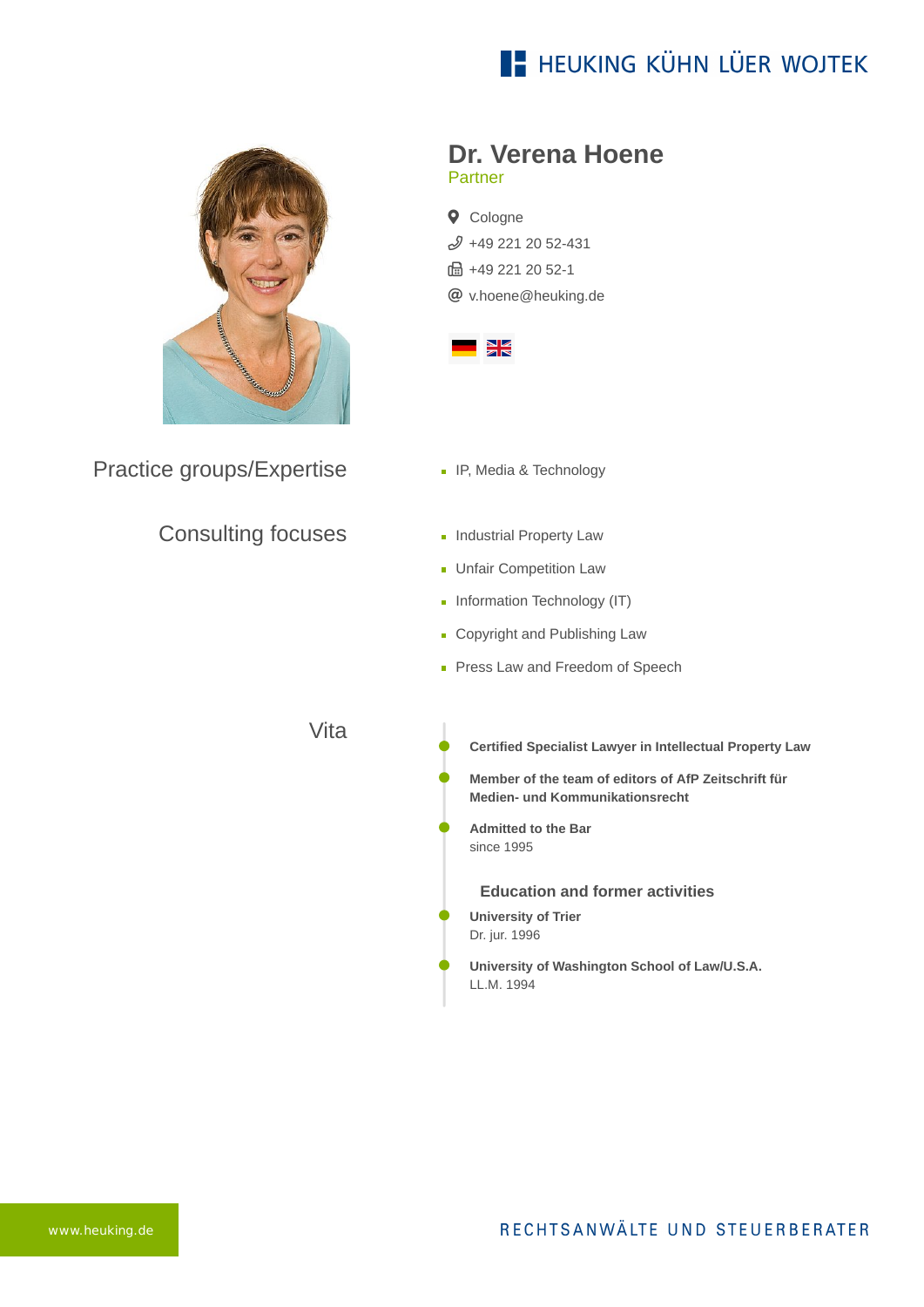### **E- HEUKING KÜHN LÜER WOJTEK**

| <b>Affiliations</b> | • International Bar Association (IBA)                                                                                           |
|---------------------|---------------------------------------------------------------------------------------------------------------------------------|
|                     | German Association for the Protection of<br>m,<br>Intellectual Property (GRUR)                                                  |
|                     | International Association for the Protection of Intellectual<br>m.<br>Property (AIPPI)                                          |
|                     | Expert Committee "Intellecutal Property Rights" of the<br>Ē.<br>Kölner Anwaltsverein                                            |
|                     | • GruPrax e.V. Verein zur Förderung der Wissenschaft und<br>Praxis im Gewerblichen Rechtsschutz und Urheberrecht                |
|                     | DAV - Mitglied Gesetzgebungsausschuss Geistiges<br>Ō,<br>Eigentum                                                               |
|                     |                                                                                                                                 |
| <b>References</b>   | 139 lawyers recognized as Best Lawyers<br>Ō.                                                                                    |
|                     | Heuking Kühn Lüer Wojtek supports Odewald KMU II in its<br>Ō.<br>investment in Akademie für Kindergarten, Kita und Hort<br>GmbH |
|                     | Heuking Kühn Lüer Wojtek supports Odewald KMU II in its<br>Ē,<br>investment in ctrl QS GmbH                                     |
|                     | Heuking Kühn Lüer Wojtek advises LEO II on its intended<br>acquisition of Schaeffler's chain drive systems business             |
|                     |                                                                                                                                 |

[Best Lawyers ranking published: 127 Heuking lawyers](https://www.heuking.de/en/lawyers/detail/pdf-download.html?lawyer=81&cHash=47a6c8a497e9be714bed73e5e01eaa0e) recognized

Publications (Selection)

- Grundzüge des Wettbewerbs- und Kartellrechts *Stober/Paschke (Hrsg.), Deutsches und Internationales Wirtschaftsrecht, 4th edition 2022 by Dr. Stefan Bretthauer, Dr. Verena Hoene, Dr. Søren Pietzcker, …*
- Bundestag beschließt ein Gesetz zur Stärkung des fairen **Wettbewerbs** *IP, Media & Technology, Nr. 30*
- **Legal implications of the coronavirus at a glance** *Special newsletter coronavirus by Dr. Verena Hoene, Christoph Prochnau, Dr. Stefan Jöster, Dr. Sebastian Jungemeyer, Dr. Philip Kempermann, Dr. Christian Appelbaum, Michael Below, …*
- Neues zum Widerrufsrecht BGH-Urteil zum Matratzenkauf *Newsletter Update IP, Nr. 17 by Dr. Verena Hoene*
- Urheberrechtliche Aspekte des Titelschutzrechts *IPRB November 2018*

[You can find all publications on the lawyer profile of Dr. Verena](https://www.heuking.de/en/lawyers/detail/dr-verena-hoene.html) Hoene at heuking.de.